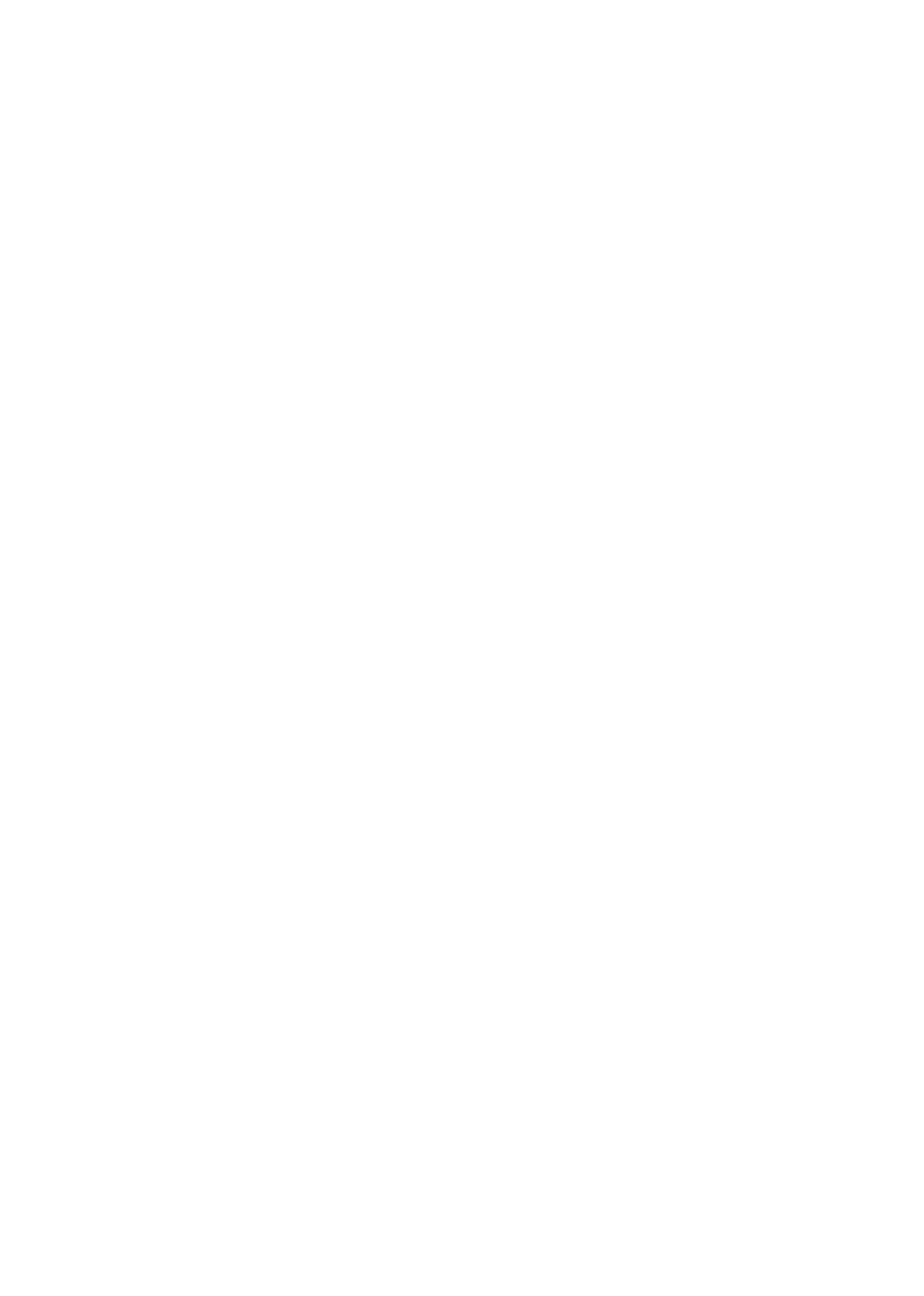# Microplate Reader / ELISA MRX A2000





### Application

- •Endpoint or Kinetic ELISA
- •Nucleic acid and protein direct quantification
- •Microbial growth assays
- •Cytotoxicity assay
- •Cell proliferation assay
- •Spectral scanning

The MRX A2000 can be used with 6 – 384 well plates and cuvettes and provides excellent measurement performance in the UV-VIS area. User convenience has been improved by applying intuitive PC software. Endpoint, Kinetic, Spectral scanning, Well area scan modes are provided, and incubation and Shaking functions are also provided to enable various applications.

#### **Configurations**

| Part Number | Description                   |
|-------------|-------------------------------|
| <b>MR</b>   | Microplate Reader with PC S/W |
| <b>MRC</b>  | plus cuvette port.            |
| <b>MRT</b>  | plus tablet PC.               |
| <b>MRCT</b> | plus cuvette port, tablet PC. |



#### **Features**

- •Quantitative analysis of nucleic acids and proteins, ELISA, and microbial growth experiments are possible by selecting a wavelength in the range of 200 – 999 nm
- •Various workflows can be applied by providing endpoint, kinetic, spectral scanning, and well area scanning modes
- •Compatible with 6 to 384 well plates
- •Quantitative analysis of nucleic acids without dilution using the Micro-Volume Plates accessory
- •Temperature-controlled down to 65°C and control of water vapor condensation to perform temperature-sensitive assays
- •Linear, orbital and double orbital shaking
- •Measurement possible through Cuvette port (Optional) (to be released in the second half of 21st)